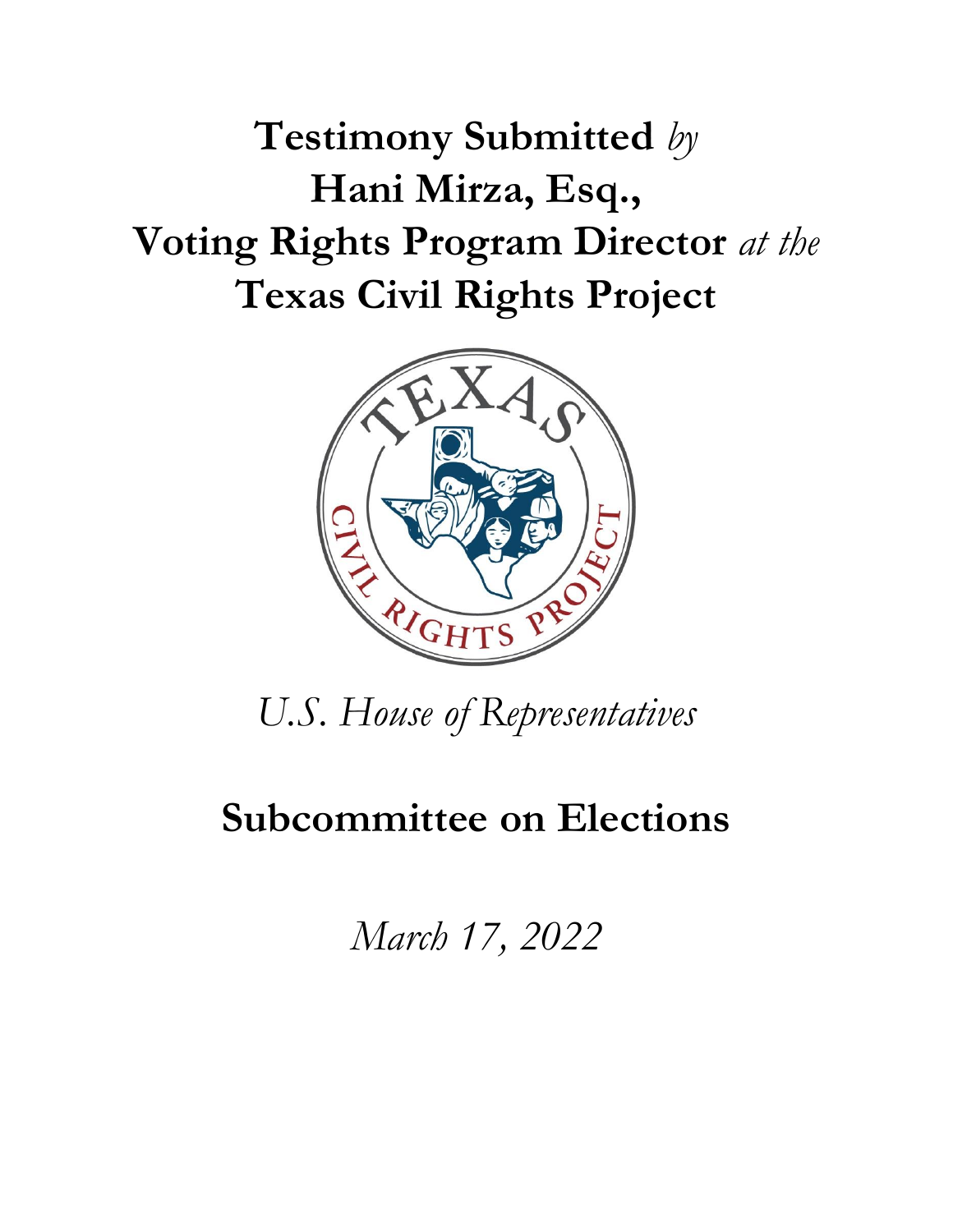#### **I. INTRODUCTION**

 $\overline{\phantom{a}}$ 

It is a great honor to testify before this body, the Subcommittee on Elections for the U.S. House of Representatives.<sup>1</sup> For my testimony this afternoon, I draw heavily from my work as Voting Rights Program Director at the Texas Civil Rights Project (TCRP), and appear on behalf of that organization.

I have been asked to inform this Subcommittee on the impact of Texas Senate Bill 1 on voters during the 2022 Texas Primary Election, specifically the issues and barriers Texas voters experienced during that election, and how we ensure better access to the ballot in the future.

It pains me to say that my colleagues, our partners, and I have observed a severe form of voter suppression and mass disenfranchisement not seen in Texas since the days of Jim Crow as a result of Texas Senate Bill 1. Texas Senate Bill 1's unnecessary and convoluted mail ballot identification provisions resulted in 16 of the top 20 counties in Texas throwing out a staggering 18,000 duly-cast mail ballots. <sup>2</sup> To put that number in context, during the 2020 Presidential Election, President Biden beat Former President Trump in both Arizona and Georgia by far smaller margins. 3 Similarly, Former President Trump beat Former Secretary Clinton during the 2016 Presidential Election in Michigan with far fewer votes.<sup>4</sup> Stated plainly, the 2022 Texas Primary was not a democratic election.

To make matters worse, community organizations, afraid that their staff, members, and volunteers may face criminal prosecution due to provisions found in Texas Senate Bill 1, were forced to shutter whole programs built to assist voters with English limited proficiency and voters with disabilities. People who would ordinarily work the polls but were afraid of provisions found in Texas Senate Bill 1 that target poll workers may have chosen to stay at home during an already understaffed election. 5

After decades of anti-voter legislation passed by the Texas legislature, a lack of Federal intervention in response to that legislation, and court cases that weaken the power of existing Federal voting rights law, the addition of Texas Senate Bill 1 to an already anti-voter legal regime has been so

<sup>1</sup> We are Texas lawyers for Texas communities, serving the rising movement for equality and justice in our state. Our Voting Rights Program tackles the systemic issues that suppress democratic participation in Texas—from voter registration to the moment when an individual casts their ballot. Learn more at https://www.texascivilrightsproject.org. I am deeply grateful for the work of TCRP's entire team, particularly given the heightened importance of our voting rights efforts this election year. Special thanks to attorneys Zachary Dolling and James Slattery and our Election Protection Campaign Manager Michael Adams for their thorough and thoughtful assistance with preparing this testimony.

<sup>2</sup> Alexa Ura, *At least 18,000 Texas mail-in votes were rejected in the first election under new GOP voting rules*, Texas Tribune (Mar. 11, 2022), https://www.texastribune.org/2022/03/11/texas-mail-in-voting-lawsuit/.

<sup>3</sup> Benjamin Swasey and Connie Hanzhang Jin, *Narrow Wins In These Key States Powered Biden To The Presidency*, NPR (Dec. 2, 2020), https://www.npr.org/2020/12/02/940689086/narrow-wins-in-these-key-statespowered-biden-to-the-presidency.

<sup>4</sup> Philip Bump, *Donald Trump will be president thanks to 80,000 people in three states*, Washington Post (Dec. 1, 2016), https://www.washingtonpost.com/news/the-fix/wp/2016/12/01/donald-trump-will-be-president-thanksto-80000-people-in-three-states/.

<sup>5</sup> Reese Oxner and Uriel J. García, *Many voting locations throughout Texas did not open because of staff shortages*, Texas Tribune (March 1, 2022), https://www.texastribune.org/2022/03/01/texas-primary-election-voting-locationclosures/.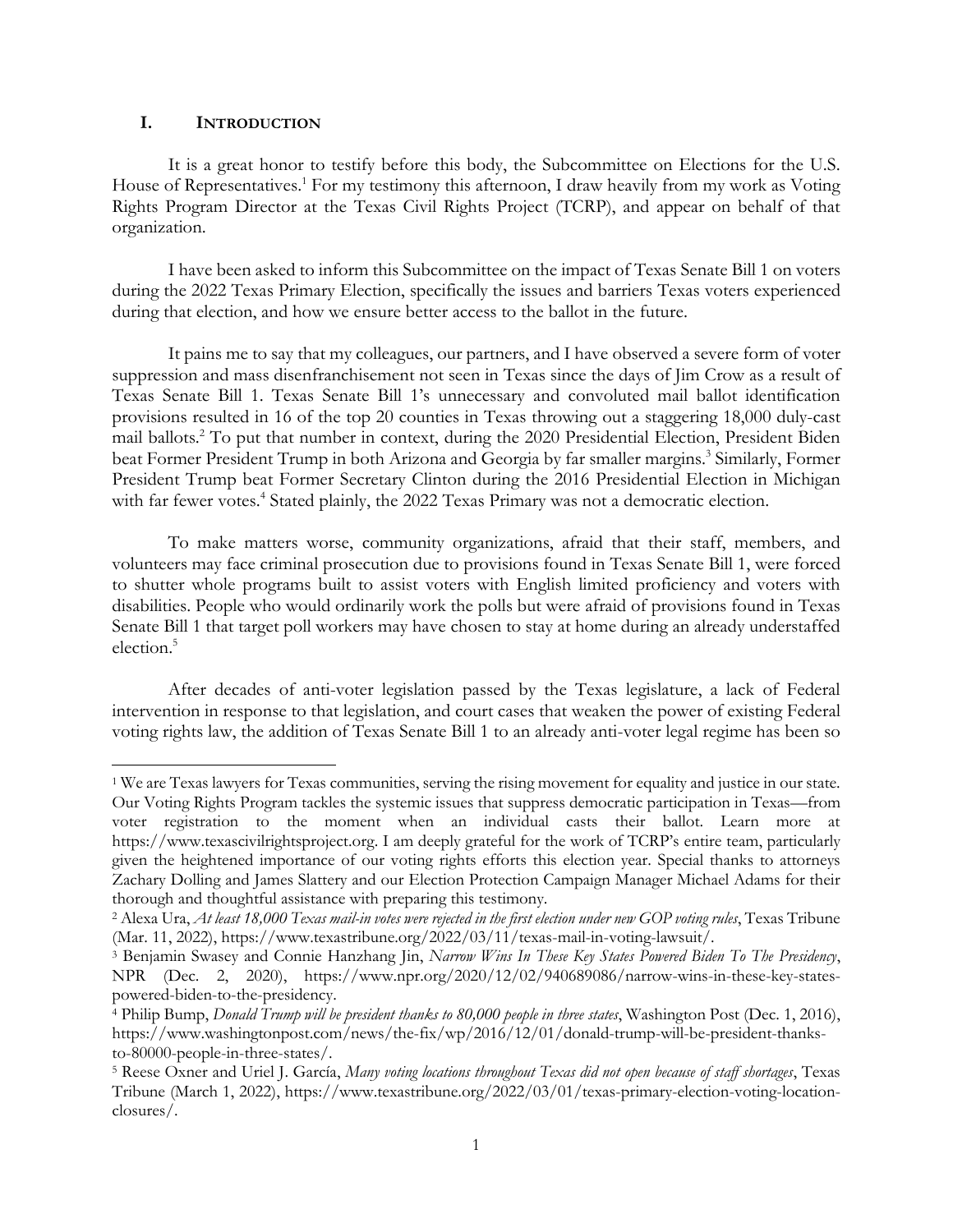damaging to Texas voters that we must call into question whether Texas can conduct fair and democratic elections after its implementation.

Unfortunately, what we witnessed during the 2022 Texas Primary demonstrates only the partial impact of Texas Senate Bill 1. We believe Texas voters will face the full brunt of Texas Senate Bill 1 during the 2022 Midterm Election in November as well as during general and local elections in the future.

### **II. THE 2022 TEXAS PRIMARY ELECTION WAS UNDEMOCRATIC**

## **A. Texas Senate Bill 1's Vote By Mail Identification Provisions Caused Mass Disenfranchisement**

Texas Senate Bill 1 requires voters to provide their Texas driver's license, personal identification card, or election identification certificate number on their mail ballot application and their mail ballot return carrier envelope.<sup>6</sup> If they do not have these identification numbers, they must provide the last four digits of their Social Security number.<sup>7</sup> And if they have none of the above, they must affirm a statement to that effect.<sup>8</sup> Whatever number or statement the voter supplies first on the mail ballot application and later on the mail ballot return carrier envelope must "identify the same voter identified on the" voter's registration application, meaning that the number or statement must match the information in the voter's voter registration record. If it does not, at either stage, their materials—whether the mail ballot application or the mail ballot—will be rejected.<sup>9</sup>

Everything that could go wrong with this process went wrong during the 2022 Texas Primary Election, resulting in disenfranchisement of thousands of eligible Texas voters. Some voters understandably overlooked the new identification field. For instance, on the return carrier envelope, the identification field is located under the flap of the envelope, making it difficult for voters to notice the identification field. <sup>10</sup> Other voters filled out the new identification field with a valid number, but they were among the hundreds of thousands of Texas voters whose voter registration record has not been updated by election officials to include all of their valid identification numbers.<sup>11</sup> Some voters also used an older version of the mail ballot application form that did not contain the new identification field, thereby also leading to the rejection of their application.<sup>12</sup>

<sup>6</sup> Tex. Elec. Code §§ 84.002, 86.002.

<sup>7</sup> Tex. Elec. Code §§ 84.002, 86.002.

<sup>8</sup> Tex. Elec. Code §§ 84.002, 86.002.

<sup>9</sup> Tex. Elec. Code §§ 86.001, 87.041; Election Advisory No. 2022-08, *NEW LAW: Senate Bill 1 – Opportunity to Correct Defects on Application for a Ballot by Mail and Carrier Envelope*, Tex. Sec'y of State (Jan. 28, 2022), https://www.sos.state.tx.us/elections/laws/advisory2022-08.shtml.

<sup>10</sup> Alexa Ura, *Thousands of Texas mail-in votes still in jeopardy under new GOP voting restrictions*, Texas Tribune (Mar. 2, 2022), https://www.texastribune.org/2022/03/02/texas-primary-ballot-rejections/.

<sup>11</sup> Alexa Ura, *At least 18,000 Texas mail-in votes were rejected in the first election under new GOP voting rules*, Texas Tribune (Mar. 11, 2022), https://www.texastribune.org/2022/03/11/texas-mail-in-voting-lawsuit/.

<sup>12</sup> Alexa Ura, *Hundreds of mail-in ballot applications are being rejected under Texas' new voting rules*, Texas Tribune (Jan. 13, 2022), https://www.texastribune.org/2022/01/13/texas-voting-mail-rejections/.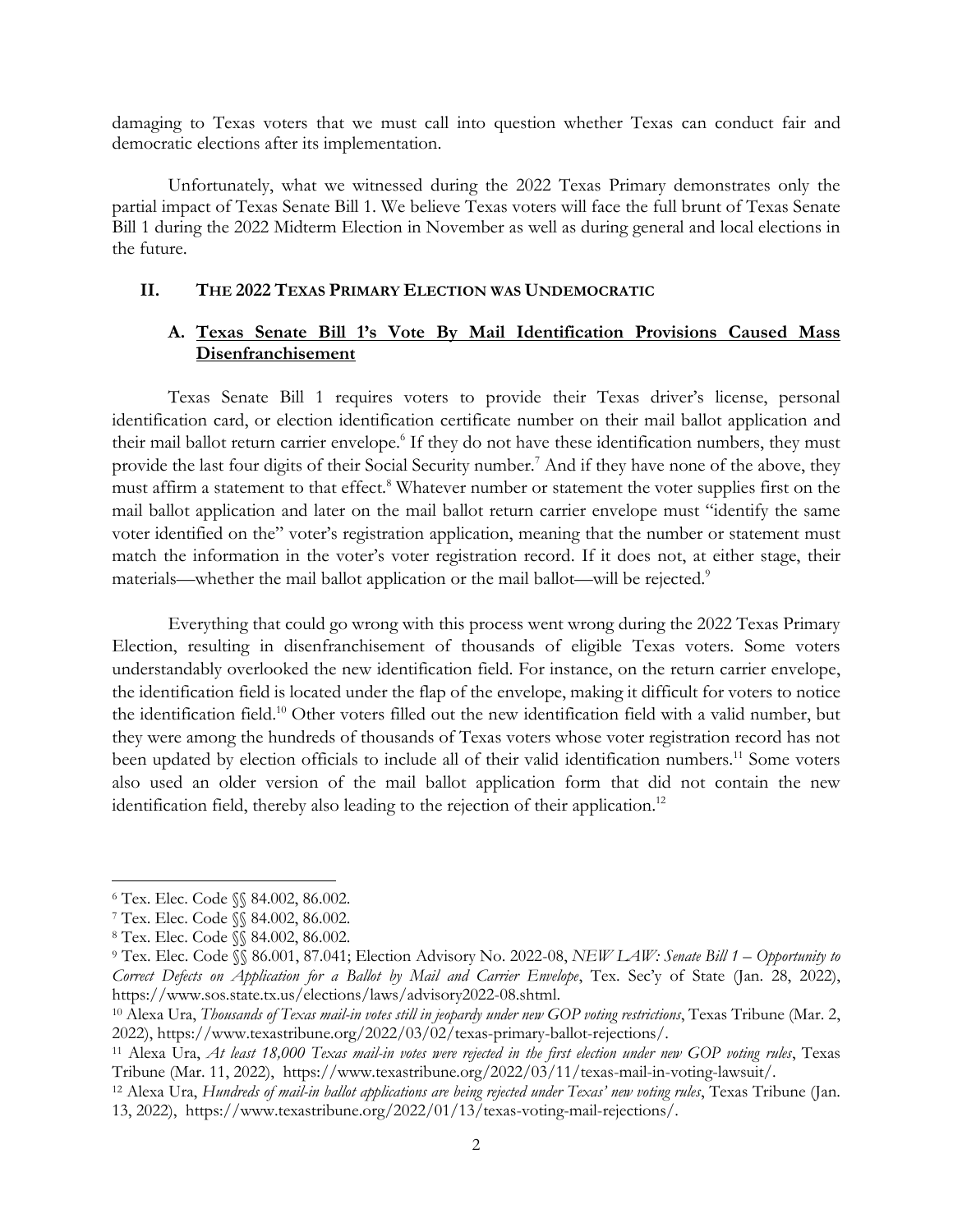Although Texas Senate Bill 1 also created a process to allow voters to "cure" the rejection of their mail ballots and applications, it proved woefully inadequate in saving many voters from disenfranchisement. If a voter's mail ballot application is rejected, the county must provide notice of the rejection to the voter and inform them that they may correct or add their identification number via a new website; voters also had the option to cure their mail ballots on that same website.<sup>13</sup> However, in order to access the website, voters must provide both their driver's license or personal identification card number, and the last four digits of their Social Security number, which must match information in their voter registration record.<sup>14</sup> But it is the lack of such numbers in their voter registration record that necessitates curing in the first place and thereby effectively blocks them from using the curing website, creating a vicious catch-22 that voters cannot escape.<sup>15</sup>

Moreover, Texas Senate Bill 1 created a hopelessly convoluted process for curing mail ballots. If county election officials flag a mail ballot for rejection approximately 14 days before the election, the county must return the envelope to the voter so that the voter can correct the issue and re-submit the ballot by Election Day; if county election officials flagged a mail ballot for rejection after then, the county may (but is not required to) notify the voter of the problem by telephone or email, and inform the voter they may either 1) vote in person or 2) come in person to the clerk's office within six days after Election Day to correct the problem.<sup>16</sup> But many voters who received their ballot back in the mail likely mistook the returned ballot for junk mail, were confused as to why they received their ballot back, did not realize they had to return their ballot even after correcting their identification number on the curing website, or were unable to return their ballot by Election Day. Many of those voters who did not receive their mail ballot back would have been unable to utilize the options given to them (vote in person or fix the problem in person in the elections office) because they were temporarily away from home or unable to leave their residence due to mobility issues–which, in a deep irony, would have been the reason they were trying to vote by mail to begin with.

We now know that Texas Senate Bill 1's new vote by mail identification requirement resulted in a level of mass disenfranchisement unlike anything we have seen in Texas since the days of Jim

<sup>13</sup> Tex. Elec. Code §§ 86.001, 86.015.

<sup>14</sup> Tex. Elec. Code § 86.015.

<sup>15</sup> Alexa Ura, *At least 18,000 Texas mail-in votes were rejected in the first election under new GOP voting rules*, Texas Tribune (Mar. 11, 2022), https://www.texastribune.org/2022/03/11/texas-mail-in-voting-lawsuit/.

<sup>16</sup> Tex. Elec. Code §§ 87.0271, 87.0411; Election Advisory No. 2022-08, *NEW LAW: Senate Bill 1 – Opportunity to Correct Defects on Application for a Ballot by Mail and Carrier Envelope*, Tex. Sec'y of State (Jan. 28, 2022) ("When the [signature verification committee or early voting ballot board] is determining whether there is adequate time to return a defective carrier envelope to the voter by mail, we strongly recommend that it takes into account postal delivery time frames. According to the United States Postal Service (USPS), first-class delivery can take up to five business days. Because a defective carrier envelope needs to be returned to the voter, and then mailed back to the early voting clerk, the [Texas Secretary of State] recommends that the [signature verification committee or early voting ballot board] implement a policy to provide notification of a defect by phone or email to all voters whose ballots are reviewed by the [signature verification committee or early voting ballot board] on or after the 14th day before election day (approximately 10 business days)."), https://www.sos.state.tx.us/elections/laws/advisory2022-08.shtml.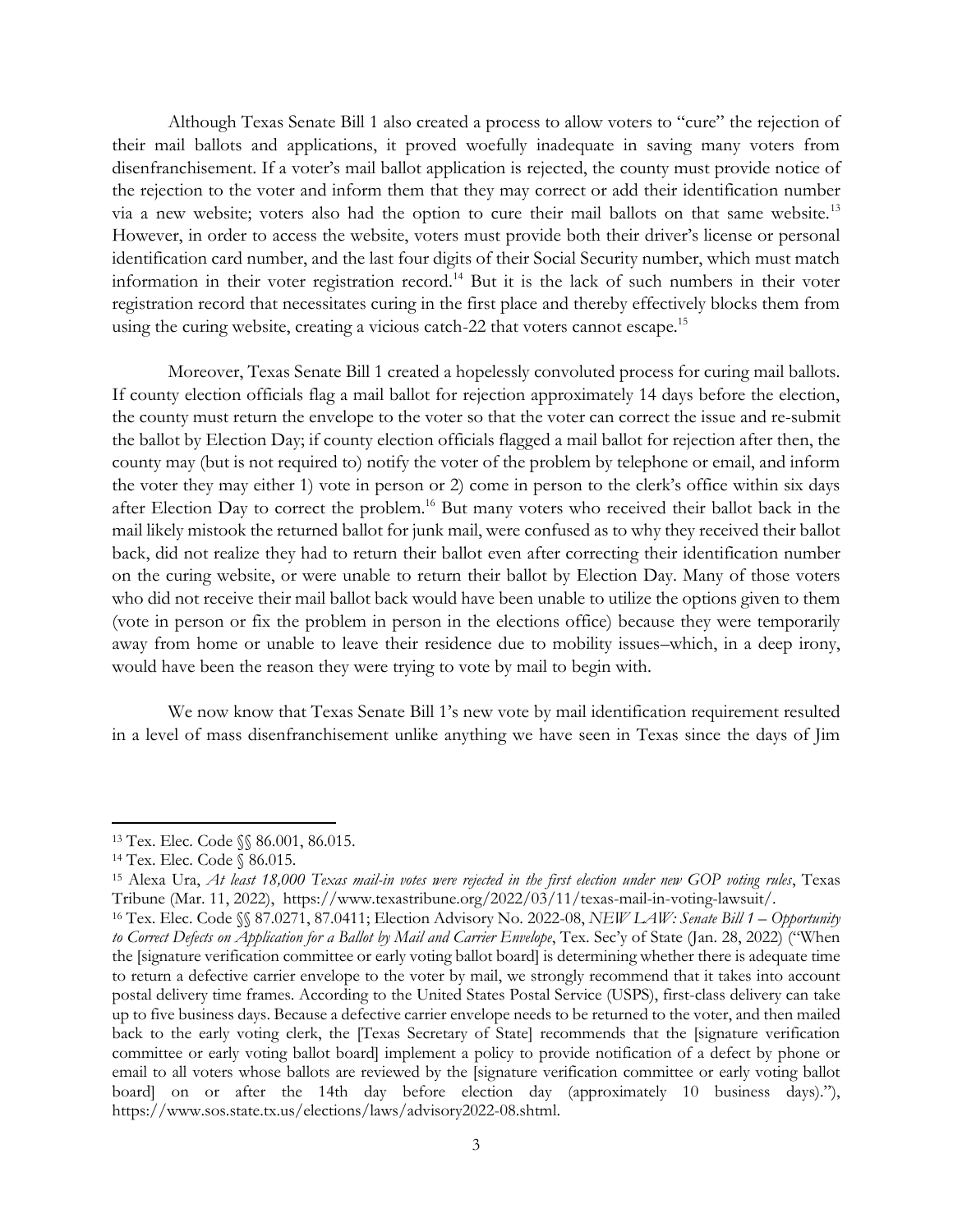Crow. Whereas in past elections approximately 1-2% of mail ballots in Texas were rejected,<sup>17</sup> counties reported rejection rates of between 6-22% in the 2022 Texas Primary:

| <b>County</b>            | Vote by mail rejection rate in 2022 Texas<br>Primary |
|--------------------------|------------------------------------------------------|
| Bexar <sup>18</sup>      | 22% (approximately 4,000 ballots)                    |
| Collin <sup>19</sup>     | 13.7% (828 ballots)                                  |
| Dallas <sup>20</sup>     | $6.5\%$ (694 ballots)                                |
| El Paso <sup>21</sup>    | 16% (725 ballots)                                    |
| Harris <sup>22</sup>     | 19% (6,919 ballots)                                  |
| $Hays^{23}$              | 8.2% (208 ballots)                                   |
| Hidalgo <sup>24</sup>    | 19.4% (526 ballots)                                  |
| Travis <sup>25</sup>     | 8% (approximately 900 ballots)                       |
| Williamson <sup>26</sup> | 11.5% (521 ballots)                                  |

<sup>17</sup> Alexa Ura, *At least 18,000 Texas mail-in votes were rejected in the first election under new GOP voting rules*, Texas Tribune (Mar. 11, 2022), https://www.texastribune.org/2022/03/11/texas-mail-in-voting-lawsuit/. <sup>18</sup> *Id*.

<sup>19</sup> Matt Shuham and Kate Riga, *It's Official: Texas Republicans' New Voting Law Disenfranchised Thousands Of Otherwise Eligible Voters*, Talking Points Memo (Mar. 10, 2022), https://talkingpointsmemo.com/news/texas-voting-lawsb1-primary-election.

<sup>20</sup> Alexa Ura, *At least 18,000 Texas mail-in votes were rejected in the first election under new GOP voting rules*, Texas Tribune (Mar. 11, 2022), https://www.texastribune.org/2022/03/11/texas-mail-in-voting-lawsuit/.

<sup>21</sup> *Id*.

<sup>22</sup> *Id*.

<sup>23</sup> *Id*.

<sup>24</sup> *Id*.

<sup>25</sup> Ashley Lopez, *It's official: Texas' new voting law led to higher rejection rates for mail-in ballots in Central Texas*, KUT.org (Mar. 10, 2022), https://www.kut.org/politics/2022-03-10/its-official-texas-new-voting-law-led-to-higherrejection-rates-for-mail-in-ballots-in-central-texas

<sup>26</sup> Alexa Ura, *At least 18,000 Texas mail-in votes were rejected in the first election under new GOP voting rules*, Texas Tribune (Mar. 11, 2022), https://www.texastribune.org/2022/03/11/texas-mail-in-voting-lawsuit/.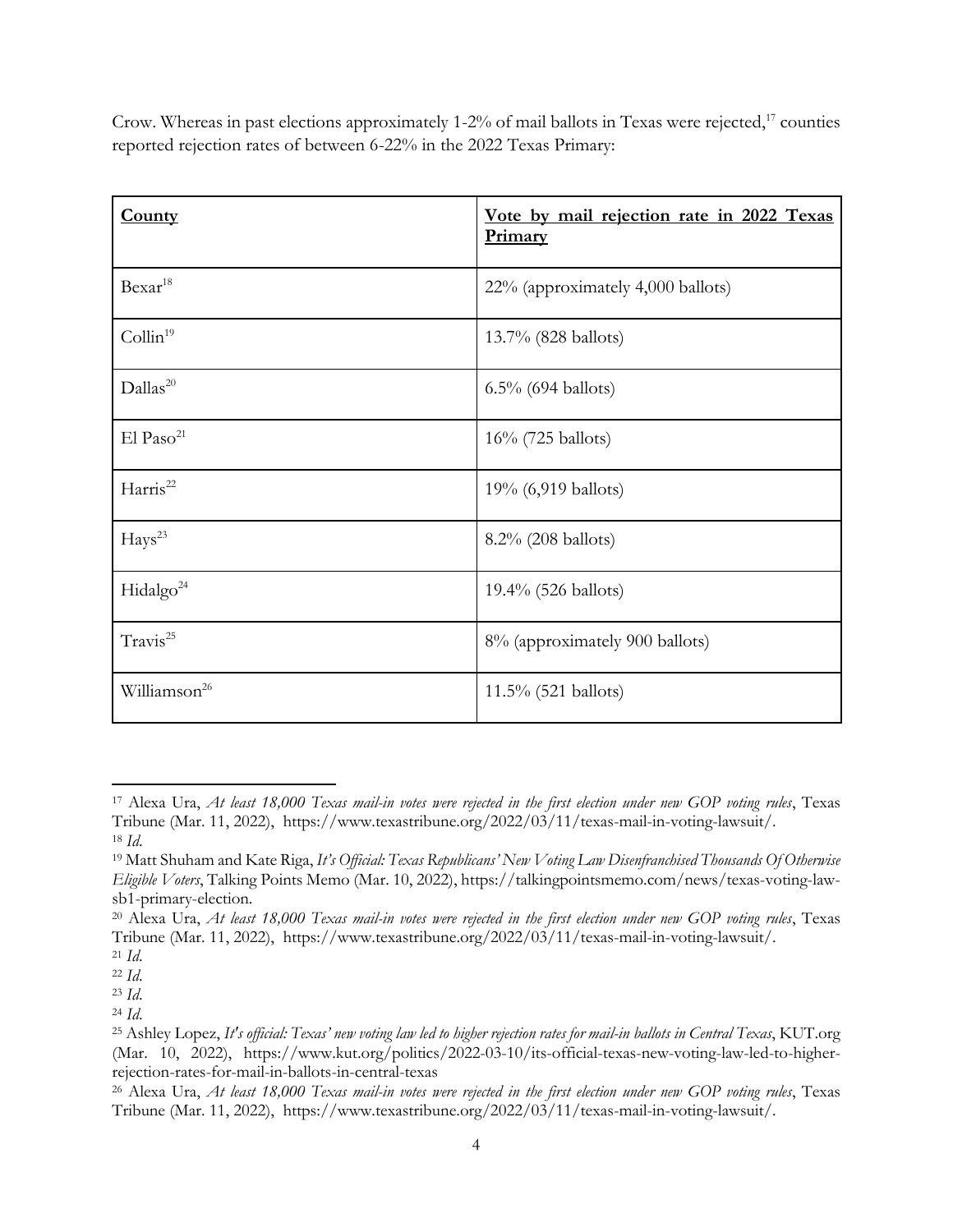And we know that this explosion in the number of rejected mail ballots is a direct result of Texas Senate Bill 1's new vote by mail identification requirement, as demonstrated by the fact that in a number of counties nearly every single rejected ballot was tossed out for failing to satisfy Texas Senate Bill 1's mandate:

| County                   | Percentage of rejected mail ballots thrown out for failing to<br>satisfy Texas Senate Bill 1's new vote by mail identification<br>requirement |
|--------------------------|-----------------------------------------------------------------------------------------------------------------------------------------------|
| Dallas <sup>27</sup>     | 98%                                                                                                                                           |
| El Paso <sup>28</sup>    | 94%                                                                                                                                           |
| Harris <sup>29</sup>     | 99.6%                                                                                                                                         |
| $Hays^{30}$              | $99.5\%$                                                                                                                                      |
| Williamson <sup>31</sup> | 73%                                                                                                                                           |

Beyond a surge in mail ballot rejections, the rates of rejection varied significantly across the state, making it clear that whether you were disenfranchised by Texas Senate Bill 1 depended in part on where you lived. For instance, as the Associated Press reported,

According to the county reports, in the five counties won by Trump that had the most mail-in voters, a combined 4,216 mailed ballots were rejected or still pending after the day of the election, a rate of 21% of the total. In the counties won by Biden with the most mail-in voters, which include most of Texas' biggest cities, a combined 11,190 votes were similarly rejected or pending, which amounted to 13%.<sup>32</sup>

## **B. Texas Senate Bill 1's Assistance Provisions Have Shuttered Voter Assistance Programs**

Texas Senate Bill 1 severely limits the types of assistance voters with limited English proficiency and voters with disabilities may receive, even in comparison to the Texas Election Code's

 $\overline{\phantom{a}}$ <sup>27</sup> *Id*.

<sup>28</sup> *Id*.

<sup>29</sup> *Id*.

<sup>30</sup> *Id*.

<sup>31</sup> *Id*.

<sup>32</sup> Associated Press, *Texas flagged 27,000 mail ballots for rejection in primary*, NBCNews.com (Mar. 10, 2022), https://www.nbcnews.com/politics/2022-election/texas-flagged-27000-mail-ballots-rejection-primaryrcna19507.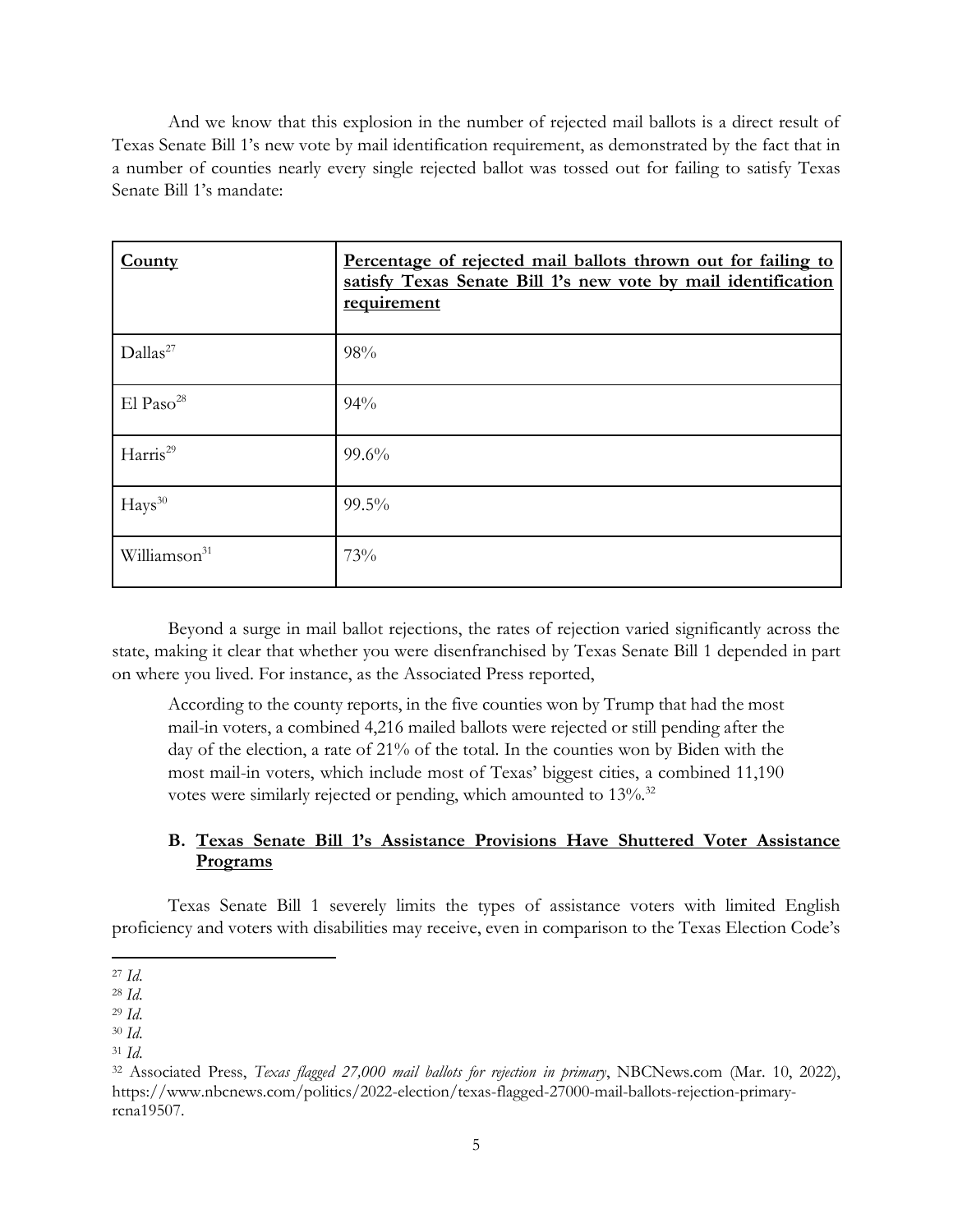prior limitations. It also subjects voter-assistors, who are frequently volunteers from the community helping others engage in their civic duty to vote, to potential criminal liability for minor slip ups. It does so by creating new processes that carry the potential for criminal liability as well as criminalizing previously permitted actions.

Prior to Texas Senate Bill 1, the Texas Election Code explicitly permitted voter-assistors to answer the voter's questions, state propositions on the ballot, and to identify candidates and candidates' political parties. Texas Senate Bill 1 rewrites the oath to eliminate these options, instead requiring assistors to now swear under penalty of perjury that they will take no action to assist the voter beyond "reading the ballot to the voter, directing the voter to read the ballot, marking the voter's ballot, or directing the voter to mark the ballot."<sup>33</sup> The assistor must now also swear under penalty of perjury that the voter represented to them that the voter was eligible to receive assistance, that they did not "pressure or coerce" the voter into choosing them for assistance, and that the assistor will not communicate any information about how the voter voted. Texas Senate Bill 1 additionally creates a requirement that assistors now fill out a form stating their name and address, their relationship to the voter, and whether they received any form of "compensation" or "other benefit."<sup>34</sup> Finally, Texas Senate Bill 1 punishes, as a state jail felony, the solicitation, receipt, or acceptance of any form of "compensation" for assisting voters during the vote by mail process.<sup>35</sup> Compensation is defined by reference to the Texas Penal Code's definition of "economic benefit," which is broadly defined as "anything reasonably regarded as an economic gain or advantage."<sup>36</sup>

It is easy to predict the outcome these provisions: disenfranchisement. First, Texas Senate Bill 1's addition of criminal liability at numerous steps in the voting-assistance process, including for something as simple as an assistor making a mistake in a clerical document listing their address, chills the willingness of volunteer community members and others to act as assistors. Ironically, beyond the flat out burden of extra time spent added by these provisions, those assistors who dedicate the most time to helping others vote face the greatest risk of an inadvertent mistake leading to criminal sanctions. And what if a particularly active assistor encourages a voter to seek assistance—will they have violated the oath provision not to "pressure" the voter into using them as an assistor? What if a voter wants to buy the person who assisted them a coffee, as a thank you? Does that qualify as illegal "compensation" for voter assistance? The threat of criminal sanction and the confusion as to what innocent actions may or may not elicit prosecution limits the pool of generally available assistors and will, in some cases, also prevent voters from being able to select the assistor of their choice.

Second, Texas Senate Bill 1's narrow view of the type of assistance that voters with limited English proficiency or voters with disabilities may need ignores reality. Under Texas Senate Bill 1, assistors cannot answer a voter's questions or provide virtually any other sort of information or assistance the voter might require, such as how to operate a voting machine, what a particular instruction means, or whether a translation is correct. For those not proficient in English, Texas Senate Bill 1 prohibits assistors from translating directional signage and helping the voter communicate with

<sup>33</sup> Tex. Elec. Code § 64.034.

<sup>34</sup> Tex. Elec. Code §§ 64.0322, 86.010.

<sup>35</sup> Tex. Elec. Code § 86.0105.

<sup>36</sup> Tex. Penal Code § 38.01.